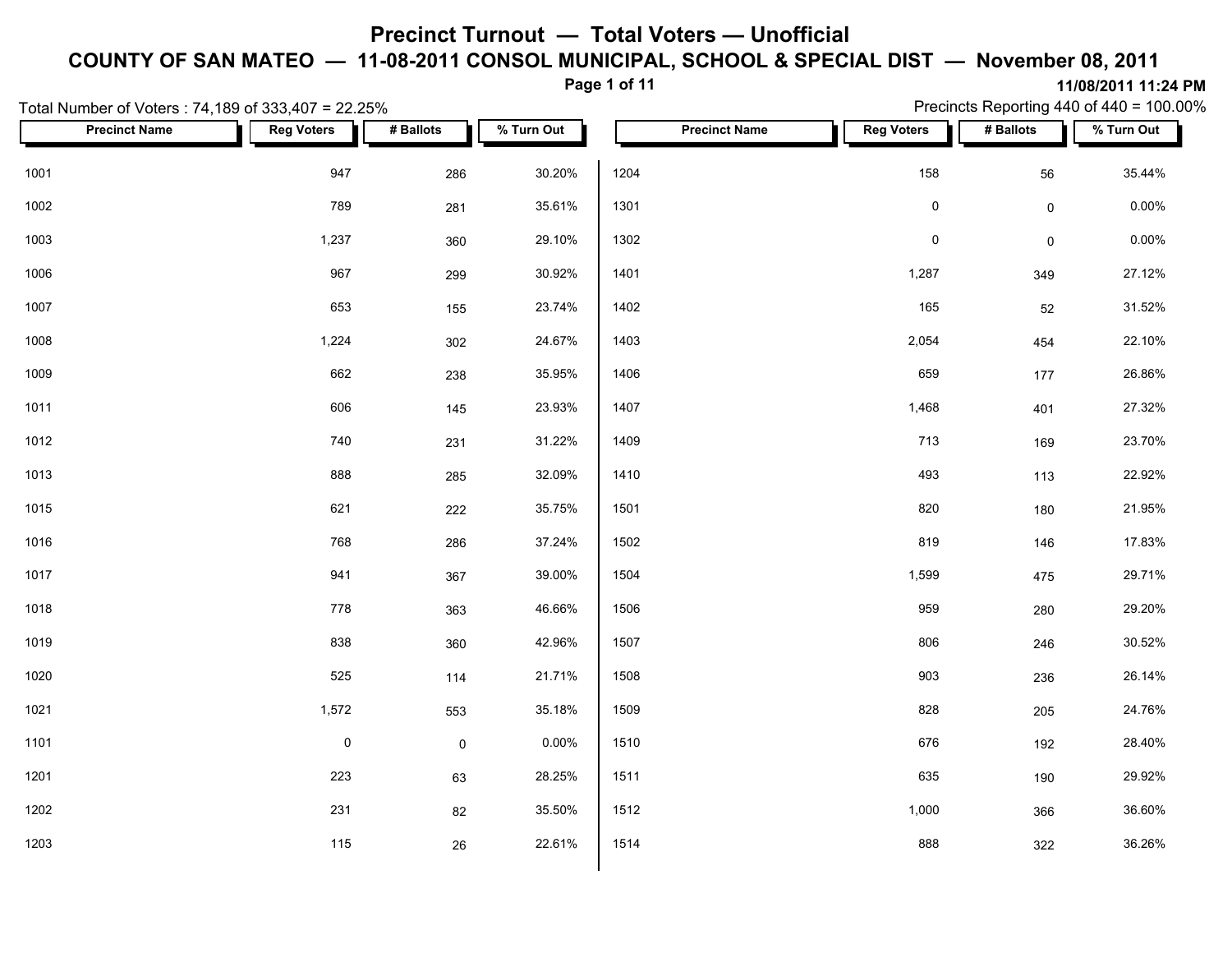#### **Page 2 of 11**

Precincts Reporting 440 of 440 = 100.00%

|      | Total Number of Voters: 74,189 of 333,407 = 22.25% |                   |             |            |      |                      |                   |                     | Precincts Reporting 440 of 440 = 100.00% |
|------|----------------------------------------------------|-------------------|-------------|------------|------|----------------------|-------------------|---------------------|------------------------------------------|
|      | <b>Precinct Name</b>                               | <b>Reg Voters</b> | # Ballots   | % Turn Out |      | <b>Precinct Name</b> | <b>Reg Voters</b> | # Ballots           | % Turn Out                               |
| 1515 |                                                    | 951               | 334         | 35.12%     | 1631 |                      | 73                | 23                  | 31.51%                                   |
| 1601 |                                                    | 1,341             | 181         | 13.50%     | 1634 |                      | 51                | $19$                | 37.25%                                   |
| 1603 |                                                    | 876               | 160         | 18.26%     | 1701 |                      | 936               | 255                 | 27.24%                                   |
| 1604 |                                                    | 798               | 119         | 14.91%     | 1703 |                      | 742               | 181                 | 24.39%                                   |
| 1605 |                                                    | 806               | 140         | 17.37%     | 1704 |                      | 660               | 220                 | 33.33%                                   |
| 1606 |                                                    | 792               | 216         | 27.27%     | 1705 |                      | $\pmb{0}$         | $\mathsf{O}\xspace$ | 0.00%                                    |
| 1607 |                                                    | 739               | 168         | 22.73%     | 1706 |                      | 228               | 65                  | 28.51%                                   |
| 1608 |                                                    | 1,009             | 246         | 24.38%     | 1801 |                      | 604               | 150                 | 24.83%                                   |
| 1610 |                                                    | 872               | 187         | 21.44%     | 1802 |                      | 624               | 126                 | 20.19%                                   |
| 1612 |                                                    | 923               | 252         | 27.30%     | 1803 |                      | 788               | 143                 | 18.15%                                   |
| 1613 |                                                    | 1,057             | 194         | 18.35%     | 1804 |                      | 635               | 140                 | 22.05%                                   |
| 1614 |                                                    | 927               | 210         | 22.65%     | 1805 |                      | 1,453             | 201                 | 13.83%                                   |
| 1617 |                                                    | 1,624             | 473         | 29.13%     | 1806 |                      | 1,413             | 279                 | 19.75%                                   |
| 1619 |                                                    | 1,209             | 346         | 28.62%     | 1807 |                      | 1,292             | 361                 | 27.94%                                   |
| 1621 |                                                    | 736               | 128         | 17.39%     | 1809 |                      | 993               | 158                 | 15.91%                                   |
| 1622 |                                                    | 1,129             | 225         | 19.93%     | 1810 |                      | 1,453             | 210                 | 14.45%                                   |
| 1623 |                                                    | $\bf 8$           | $\mathsf 0$ | 0.00%      | 1814 |                      | 763               | 110                 | 14.42%                                   |
| 1624 |                                                    | 707               | 138         | 19.52%     | 1815 |                      | 1,386             | 248                 | 17.89%                                   |
| 1625 |                                                    | 1,468             | 283         | 19.28%     | 1817 |                      | 113               | 33                  | 29.20%                                   |
| 1628 |                                                    | 1,171             | 283         | 24.17%     | 1941 |                      | 1,259             | 289                 | 22.95%                                   |
| 1630 |                                                    | 203               | 48          | 23.65%     | 1970 |                      | 1,170             | 303                 | 25.90%                                   |
|      |                                                    |                   |             |            |      |                      |                   |                     |                                          |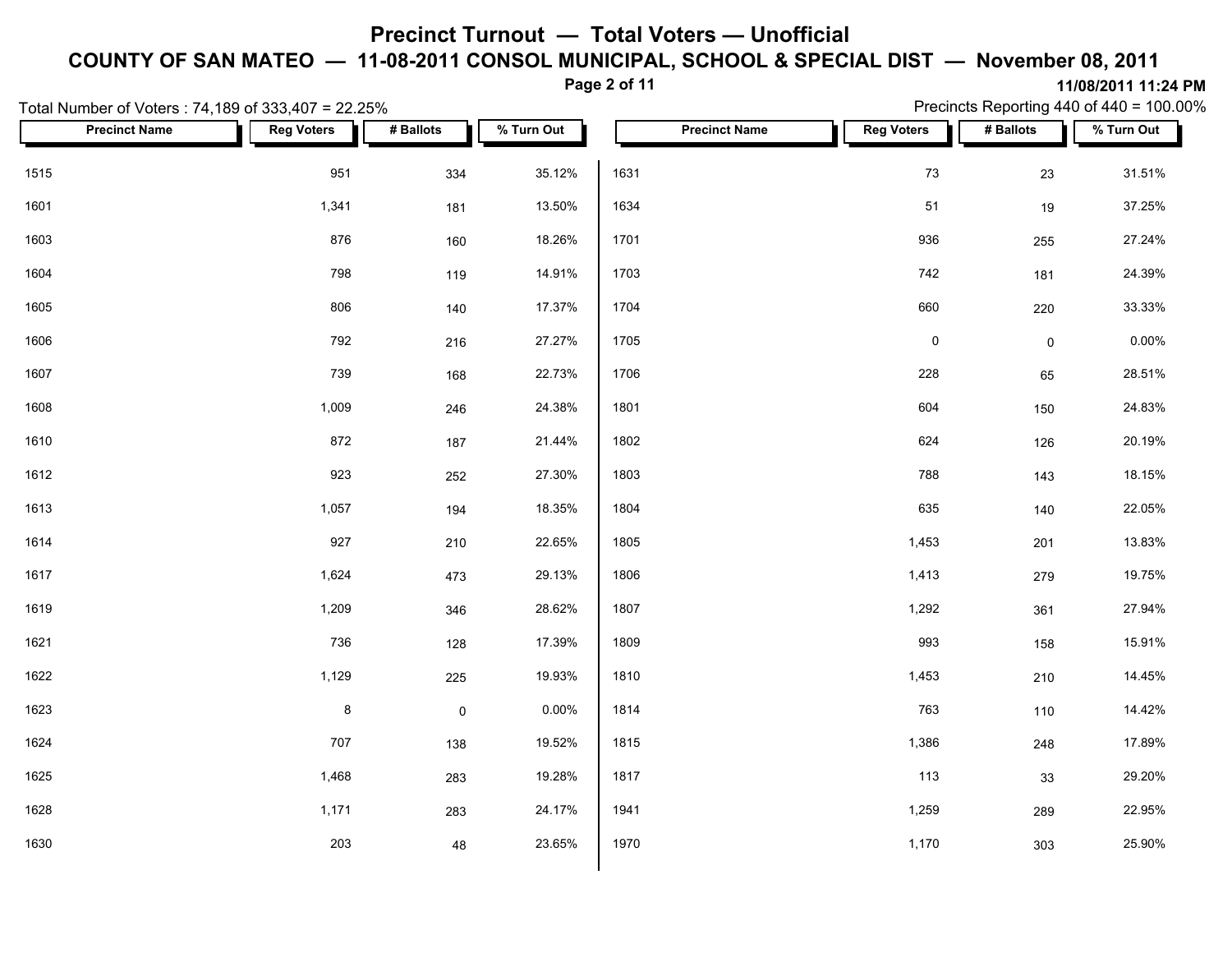**Page 3 of 11**

Precincts Reporting 440 of 440 = 100.00%

|      | Total Number of Voters: 74,189 of 333,407 = 22.25% |                   |           |            |      |                      |                   |                     | Precincts Reporting 440 of 440 = 100.00% |
|------|----------------------------------------------------|-------------------|-----------|------------|------|----------------------|-------------------|---------------------|------------------------------------------|
|      | <b>Precinct Name</b>                               | <b>Reg Voters</b> | # Ballots | % Turn Out |      | <b>Precinct Name</b> | <b>Reg Voters</b> | # Ballots           | % Turn Out                               |
| 2101 |                                                    | 503               | 100       | 19.88%     | 2207 |                      | 1,292             | 342                 | 26.47%                                   |
| 2102 |                                                    | 637               | 120       | 18.84%     | 2210 |                      | 1,354             | 288                 | 21.27%                                   |
| 2103 |                                                    | 587               | 99        | 16.87%     | 2214 |                      | 1,252             | 378                 | 30.19%                                   |
| 2104 |                                                    | 1,277             | 298       | 23.34%     | 2215 |                      | 1,045             | 309                 | 29.57%                                   |
| 2106 |                                                    | 675               | 155       | 22.96%     | 2217 |                      | 1,853             | 493                 | 26.61%                                   |
| 2107 |                                                    | 1,256             | 312       | 24.84%     | 2221 |                      | 659               | 212                 | 32.17%                                   |
| 2109 |                                                    | 1,431             | 366       | 25.58%     | 2222 |                      | 860               | 241                 | 28.02%                                   |
| 2110 |                                                    | 685               | 182       | 26.57%     | 2223 |                      | 720               | 198                 | 27.50%                                   |
| 2112 |                                                    | 762               | 214       | 28.08%     | 2224 |                      | 768               | 180                 | 23.44%                                   |
| 2113 |                                                    | 1,497             | 425       | 28.39%     | 2504 |                      | $\pmb{0}$         | $\mathsf{O}\xspace$ | $0.00\%$                                 |
| 2115 |                                                    | 991               | 307       | 30.98%     | 2505 |                      | $\pmb{0}$         | $\mathsf{O}\xspace$ | $0.00\%$                                 |
| 2117 |                                                    | 944               | 175       | 18.54%     | 2506 |                      | $\pmb{0}$         | $\mathsf{O}\xspace$ | 0.00%                                    |
| 2119 |                                                    | 842               | 147       | 17.46%     | 2601 |                      | 1,694             | 267                 | 15.76%                                   |
| 2120 |                                                    | 722               | 217       | 30.06%     | 2603 |                      | 769               | 112                 | 14.56%                                   |
| 2121 |                                                    | 159               | 48        | 30.19%     | 2604 |                      | 841               | 125                 | 14.86%                                   |
| 2122 |                                                    | 154               | 49        | 31.82%     | 2605 |                      | 1,109             | 157                 | 14.16%                                   |
| 2123 |                                                    | 156               | 34        | 21.79%     | 2607 |                      | 758               | 157                 | 20.71%                                   |
| 2201 |                                                    | 1,174             | 367       | 31.26%     | 2608 |                      | 806               | 115                 | 14.27%                                   |
| 2203 |                                                    | 1,260             | 318       | 25.24%     | 2609 |                      | 731               | 150                 | 20.52%                                   |
| 2204 |                                                    | 1,082             | 363       | 33.55%     | 2610 |                      | 864               | 181                 | 20.95%                                   |
| 2205 |                                                    | 1,143             | 310       | 27.12%     | 2611 |                      | 682               | 106                 | 15.54%                                   |
|      |                                                    |                   |           |            |      |                      |                   |                     |                                          |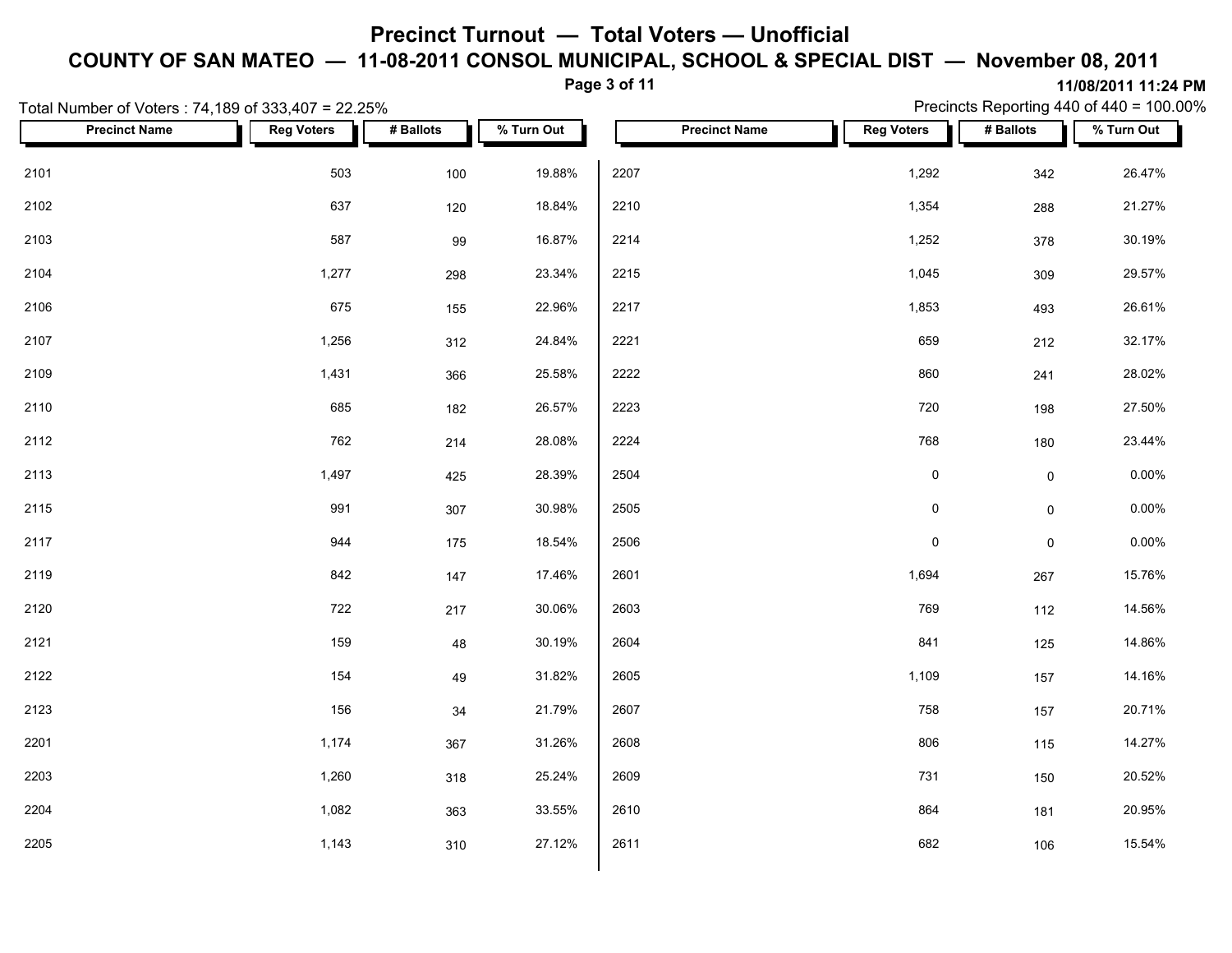### **Page 4 of 11**

Precincts Reporting 440 of 440 = 100.00%

|      | Total Number of Voters: 74,189 of 333,407 = 22.25% |                   |           |            |      |                      |                   |                     | Precincts Reporting 440 of 440 = 100.00% |
|------|----------------------------------------------------|-------------------|-----------|------------|------|----------------------|-------------------|---------------------|------------------------------------------|
|      | <b>Precinct Name</b>                               | <b>Reg Voters</b> | # Ballots | % Turn Out |      | <b>Precinct Name</b> | <b>Reg Voters</b> | # Ballots           | % Turn Out                               |
| 2612 |                                                    | 1,185             | 148       | 12.49%     | 2646 |                      | 1,189             | 255                 | 21.45%                                   |
| 2614 |                                                    | 1,152             | 159       | 13.80%     | 2648 |                      | 1,248             | 224                 | 17.95%                                   |
| 2617 |                                                    | 1,059             | 211       | 19.92%     | 2650 |                      | 1,120             | 257                 | 22.95%                                   |
| 2619 |                                                    | 1,425             | 192       | 13.47%     | 2651 |                      | 762               | 135                 | 17.72%                                   |
| 2620 |                                                    | 664               | 110       | 16.57%     | 2652 |                      | 764               | 124                 | 16.23%                                   |
| 2621 |                                                    | 874               | 148       | 16.93%     | 2653 |                      | 749               | 141                 | 18.83%                                   |
| 2622 |                                                    | 1,063             | 215       | 20.23%     | 2654 |                      | 1,205             | 222                 | 18.42%                                   |
| 2624 |                                                    | 605               | 134       | 22.15%     | 2655 |                      | 1,215             | 191                 | 15.72%                                   |
| 2625 |                                                    | 724               | 132       | 18.23%     | 2657 |                      | 1,291             | 310                 | 24.01%                                   |
| 2627 |                                                    | 620               | 177       | 28.55%     | 2659 |                      | 535               | 134                 | 25.05%                                   |
| 2628 |                                                    | 836               | 137       | 16.39%     | 2661 |                      | 733               | 166                 | 22.65%                                   |
| 2629 |                                                    | 1,099             | 131       | 11.92%     | 2662 |                      | 958               | 216                 | 22.55%                                   |
| 2632 |                                                    | 1,076             | 216       | 20.07%     | 2663 |                      | 1,797             | 379                 | 21.09%                                   |
| 2633 |                                                    | 603               | 104       | 17.25%     | 2664 |                      | 221               | 64                  | 28.96%                                   |
| 2634 |                                                    | 736               | 151       | 20.52%     | 2667 |                      | 1,038             | 219                 | 21.10%                                   |
| 2636 |                                                    | 914               | 172       | 18.82%     | 2675 |                      | 163               | 39                  | 23.93%                                   |
| 2637 |                                                    | 593               | 88        | 14.84%     | 2676 |                      | 156               | $37\,$              | 23.72%                                   |
| 2638 |                                                    | 839               | 175       | 20.86%     | 2677 |                      | 82                | 14                  | 17.07%                                   |
| 2639 |                                                    | 842               | 198       | 23.52%     | 2678 |                      | $121$             | 31                  | 25.62%                                   |
| 2643 |                                                    | 1,084             | 265       | 24.45%     | 2701 |                      | $\pmb{0}$         | $\mathsf{O}\xspace$ | $0.00\%$                                 |
| 2644 |                                                    | 709               | 137       | 19.32%     | 3001 |                      | 509               | 128                 | 25.15%                                   |
|      |                                                    |                   |           |            |      |                      |                   |                     |                                          |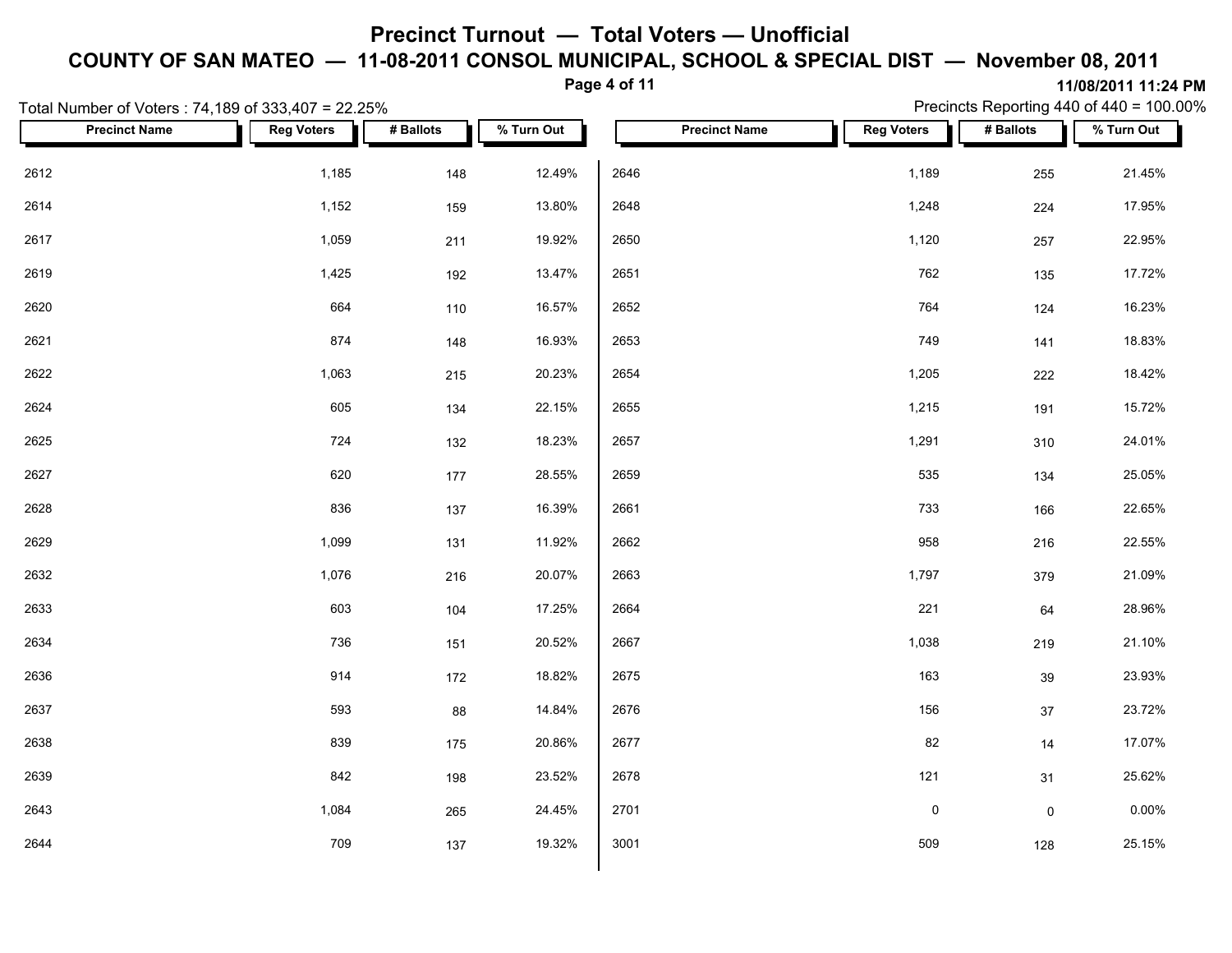**Page 5 of 11**

| Total Number of Voters: 74,189 of 333,407 = 22.25% |                   |                |            |      |                      |                   | Precincts Reporting 440 of 440 = 100.00% |            |  |
|----------------------------------------------------|-------------------|----------------|------------|------|----------------------|-------------------|------------------------------------------|------------|--|
| <b>Precinct Name</b>                               | <b>Reg Voters</b> | # Ballots      | % Turn Out |      | <b>Precinct Name</b> | <b>Reg Voters</b> | # Ballots                                | % Turn Out |  |
| 3002                                               | 978               | 230            | 23.52%     | 3310 |                      | 722               | 120                                      | 16.62%     |  |
| 3004                                               | 182               | 40             | 21.98%     | 3311 |                      | 759               | 155                                      | 20.42%     |  |
| 3005                                               | 810               | 176            | 21.73%     | 3312 |                      | 622               | 74                                       | 11.90%     |  |
| 3006                                               | 1,057             | 243            | 22.99%     | 3313 |                      | 1,271             | 246                                      | 19.35%     |  |
| 3008                                               | 1,128             | 155            | 13.74%     | 3320 |                      | 658               | 145                                      | 22.04%     |  |
| 3010                                               | 166               | 35             | 21.08%     | 3321 |                      | 732               | 166                                      | 22.68%     |  |
| 3020                                               | 531               | 114            | 21.47%     | 3322 |                      | 764               | 136                                      | 17.80%     |  |
| 3121                                               | 818               | 202            | 24.69%     | 3323 |                      | 925               | 219                                      | 23.68%     |  |
| 3201                                               | 45                | $\mathbf 5$    | 11.11%     | 3324 |                      | 923               | 181                                      | 19.61%     |  |
| 3202                                               | 504               | 112            | 22.22%     | 3325 |                      | 798               | 138                                      | 17.29%     |  |
| 3203                                               | $17$              | $\,6\,$        | 35.29%     | 3326 |                      | 869               | 221                                      | 25.43%     |  |
| 3204                                               | 13                | $\mathsf 0$    | 0.00%      | 3327 |                      | 510               | 157                                      | 30.78%     |  |
| 3210                                               | $\overline{7}$    | $\mathbf{1}$   | 14.29%     | 3330 |                      | 44                | 12                                       | 27.27%     |  |
| 3211                                               | $\mathbf{3}$      | $\overline{2}$ | 66.67%     | 3331 |                      | 295               | 59                                       | 20.00%     |  |
| 3212                                               | 24                | 12             | 50.00%     | 3340 |                      | 1,005             | 166                                      | 16.52%     |  |
| 3213                                               | $\pmb{0}$         | $\mathbf 0$    | 0.00%      | 3350 |                      | 749               | 118                                      | 15.75%     |  |
| 3301                                               | 870               | 184            | 21.15%     | 3360 |                      | 170               | 23                                       | 13.53%     |  |
| 3303                                               | 653               | 121            | 18.53%     | 3361 |                      | 90                | 12                                       | 13.33%     |  |
| 3304                                               | 1,251             | 249            | 19.90%     | 3370 |                      | 452               | 83                                       | 18.36%     |  |
| 3306                                               | 752               | 164            | 21.81%     | 3371 |                      | 135               | 23                                       | 17.04%     |  |
| 3307                                               | 25                | 11             | 44.00%     | 3372 |                      | 77                | 18                                       | 23.38%     |  |
|                                                    |                   |                |            |      |                      |                   |                                          |            |  |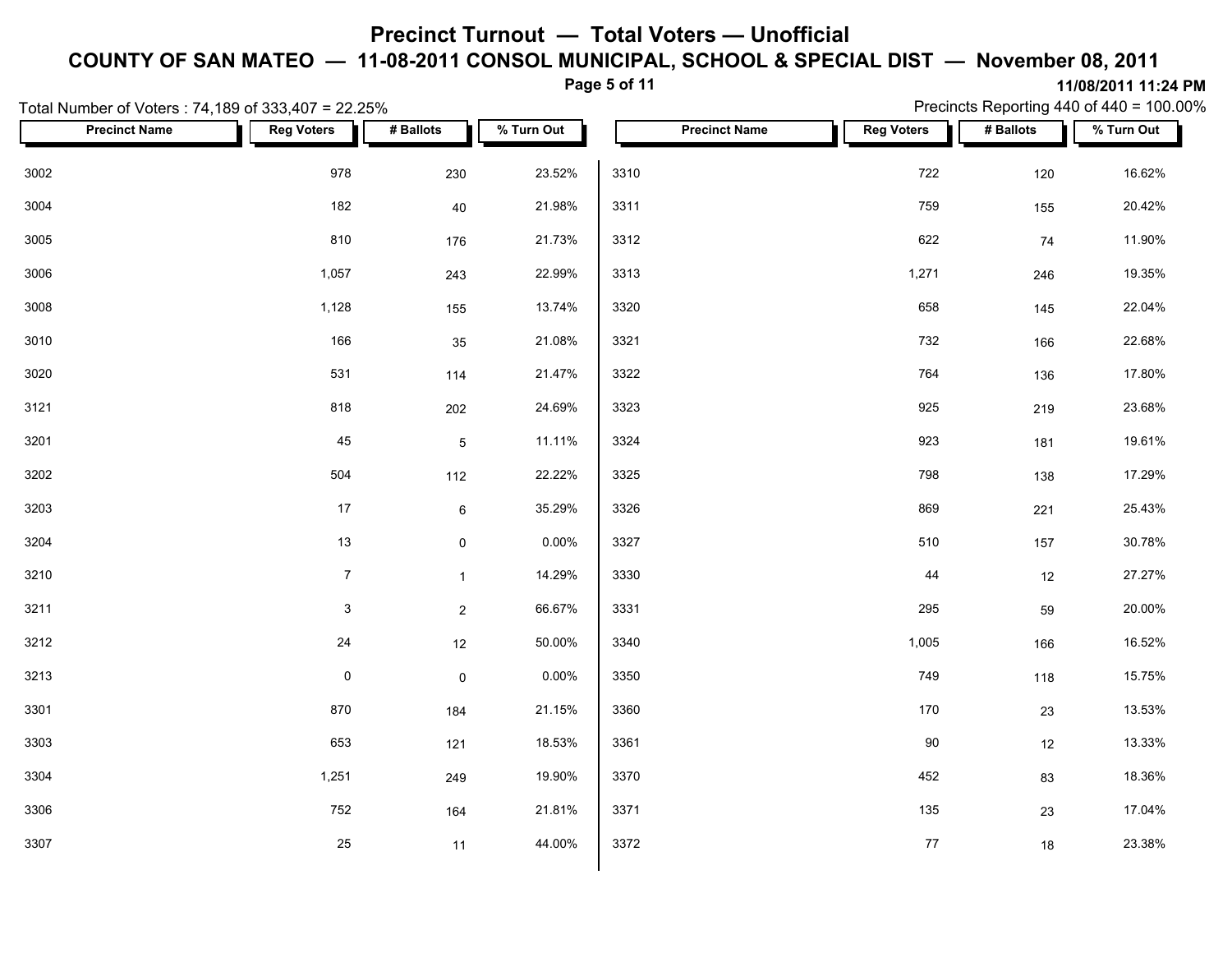### **Page 6 of 11**

Precincts Reporting 440 of 440 = 100.00%

|      | Total Number of Voters: 74,189 of 333,407 = 22.25% |                   |                     |            |      |                      |                   |             | Precincts Reporting 440 of 440 = 100.00% |
|------|----------------------------------------------------|-------------------|---------------------|------------|------|----------------------|-------------------|-------------|------------------------------------------|
|      | <b>Precinct Name</b>                               | <b>Reg Voters</b> | # Ballots           | % Turn Out |      | <b>Precinct Name</b> | <b>Reg Voters</b> | # Ballots   | % Turn Out                               |
| 3373 |                                                    | 12                | $\overline{2}$      | 16.67%     | 3509 |                      | 778               | 242         | 31.11%                                   |
| 3374 |                                                    | $\sqrt{5}$        | $\mathbf 2$         | 40.00%     | 3510 |                      | 584               | 192         | 32.88%                                   |
| 3375 |                                                    | 10                | $\mathsf{O}\xspace$ | 0.00%      | 3512 |                      | 1,001             | 291         | 29.07%                                   |
| 3376 |                                                    | 178               | 43                  | 24.16%     | 3513 |                      | 645               | 237         | 36.74%                                   |
| 3377 |                                                    | 21                | $\overline{2}$      | 9.52%      | 3515 |                      | 1,050             | 431         | 41.05%                                   |
| 3380 |                                                    | 69                | 22                  | 31.88%     | 3517 |                      | 575               | 202         | 35.13%                                   |
| 3401 |                                                    | 821               | 169                 | 20.58%     | 3518 |                      | 891               | 303         | 34.01%                                   |
| 3402 |                                                    | 1,300             | 288                 | 22.15%     | 3519 |                      | 636               | 256         | 40.25%                                   |
| 3406 |                                                    | 179               | 46                  | 25.70%     | 3520 |                      | 1,281             | 496         | 38.72%                                   |
| 3410 |                                                    | 1,017             | 190                 | 18.68%     | 3522 |                      | 880               | 312         | 35.45%                                   |
| 3412 |                                                    | 214               | 49                  | 22.90%     | 3523 |                      | 637               | 224         | 35.16%                                   |
| 3420 |                                                    | 468               | 201                 | 42.95%     | 3524 |                      | 733               | 260         | 35.47%                                   |
| 3421 |                                                    | $37\,$            | $5\phantom{.0}$     | 13.51%     | 3525 |                      | 1,215             | 447         | 36.79%                                   |
| 3501 |                                                    | 938               | 208                 | 22.17%     | 3526 |                      | 756               | 269         | 35.58%                                   |
| 3502 |                                                    | 1,038             | 229                 | 22.06%     | 3528 |                      | 737               | 257         | 34.87%                                   |
| 3503 |                                                    | 732               | 149                 | 20.36%     | 3529 |                      | 740               | 265         | 35.81%                                   |
| 3504 |                                                    | 679               | 177                 | 26.07%     | 3530 |                      | 850               | 268         | 31.53%                                   |
| 3505 |                                                    | 897               | 152                 | 16.95%     | 3531 |                      | 735               | 227         | 30.88%                                   |
| 3506 |                                                    | 96                | $18$                | 18.75%     | 3532 |                      | 218               | 67          | 30.73%                                   |
| 3507 |                                                    | 910               | 210                 | 23.08%     | 3533 |                      | 172               | 52          | 30.23%                                   |
| 3508 |                                                    | 866               | 313                 | 36.14%     | 3540 |                      | 10                | $\mathbf 0$ | 0.00%                                    |
|      |                                                    |                   |                     |            |      |                      |                   |             |                                          |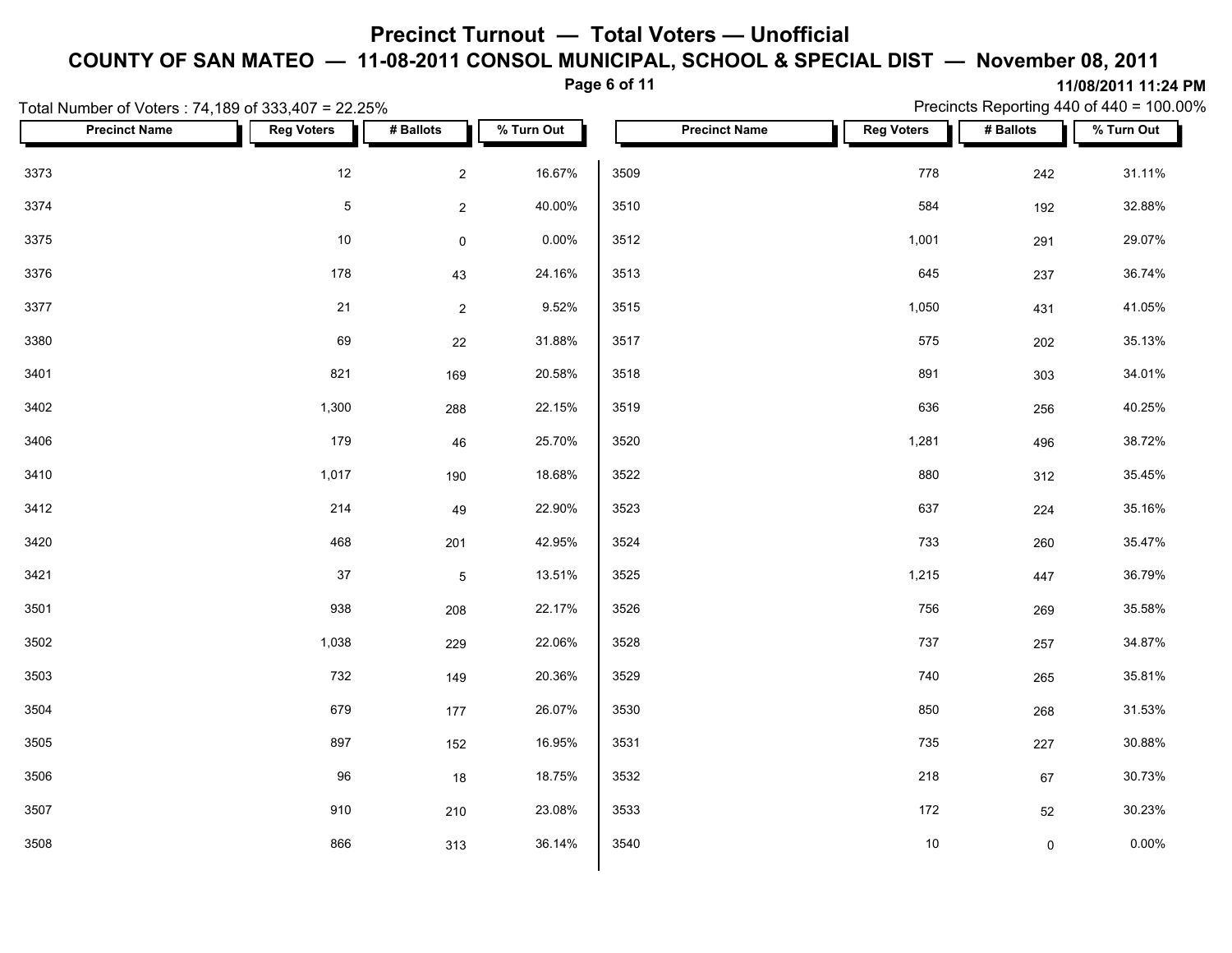#### **Page 7 of 11**

**11/08/2011 11:24 PM** Precincts Reporting 440 of 440 = 100.00%

|      |                      | Total Number of Voters: 74,189 of 333,407 = 22.25% |                     |            |      |                      |                           |                     | Precincts Reporting 440 of 440 = 100.00% |
|------|----------------------|----------------------------------------------------|---------------------|------------|------|----------------------|---------------------------|---------------------|------------------------------------------|
|      | <b>Precinct Name</b> | <b>Reg Voters</b>                                  | # Ballots           | % Turn Out |      | <b>Precinct Name</b> | <b>Reg Voters</b>         | # Ballots           | % Turn Out                               |
| 3541 |                      | $\mathbf 0$                                        | $\mathsf{O}\xspace$ | 0.00%      | 3632 |                      | 12                        | $\mathsf{O}\xspace$ | $0.00\%$                                 |
| 3542 |                      | $\mathsf{O}\xspace$                                | $\mathsf{O}\xspace$ | 0.00%      | 3633 |                      | 110                       | 24                  | 21.82%                                   |
| 3543 |                      | $\mathsf{O}\xspace$                                | $\mathsf{O}\xspace$ | 0.00%      | 3634 |                      | $57\,$                    | 7 <sup>7</sup>      | 12.28%                                   |
| 3601 |                      | 1,292                                              | 371                 | 28.72%     | 3635 |                      | 25                        | $\mathbf{1}$        | 4.00%                                    |
| 3602 |                      | 1,133                                              | 328                 | 28.95%     | 3636 |                      | 81                        | 14                  | 17.28%                                   |
| 3605 |                      | 1,884                                              | 408                 | 21.66%     | 3701 |                      | 849                       | 180                 | 21.20%                                   |
| 3608 |                      | 1,467                                              | 327                 | 22.29%     | 3702 |                      | 987                       | 226                 | 22.90%                                   |
| 3610 |                      | 1,412                                              | 320                 | 22.66%     | 3703 |                      | 939                       | 199                 | 21.19%                                   |
| 3612 |                      | 800                                                | 170                 | 21.25%     | 3704 |                      | 21                        | $\mathbf{3}$        | 14.29%                                   |
| 3613 |                      | 709                                                | 207                 | 29.20%     | 3705 |                      | $\bf 8$                   | $\mathsf{O}\xspace$ | $0.00\%$                                 |
| 3614 |                      | 1,433                                              | 435                 | 30.36%     | 3706 |                      | 15                        | $5\phantom{.0}$     | 33.33%                                   |
| 3616 |                      | 1,257                                              | 345                 | 27.45%     | 3710 |                      | 737                       | 169                 | 22.93%                                   |
| 3617 |                      | 1,365                                              | 408                 | 29.89%     | 3711 |                      | $\ensuremath{\mathsf{3}}$ | $\overline{2}$      | 66.67%                                   |
| 3620 |                      | 1,204                                              | 330                 | 27.41%     | 3720 |                      | 675                       | 119                 | 17.63%                                   |
| 3621 |                      | 1,349                                              | 394                 | 29.21%     | 3721 |                      | 1,439                     | 248                 | 17.23%                                   |
| 3624 |                      | 1,258                                              | 362                 | 28.78%     | 3723 |                      | 14                        | $\mathbf{3}$        | 21.43%                                   |
| 3626 |                      | 503                                                | 133                 | 26.44%     | 3740 |                      | 1,310                     | 281                 | 21.45%                                   |
| 3627 |                      | 98                                                 | $30\,$              | 30.61%     | 3741 |                      | 1,504                     | 301                 | 20.01%                                   |
| 3629 |                      | $12$                                               | $\mathbf{3}$        | 25.00%     | 3744 |                      | 900                       | 168                 | 18.67%                                   |
| 3630 |                      | $\,6\,$                                            | $\mathsf{O}\xspace$ | 0.00%      | 3745 |                      | 901                       | 152                 | 16.87%                                   |
| 3631 |                      | 194                                                | 47                  | 24.23%     | 3746 |                      | 1,279                     | 171                 | 13.37%                                   |
|      |                      |                                                    |                     |            |      |                      |                           |                     |                                          |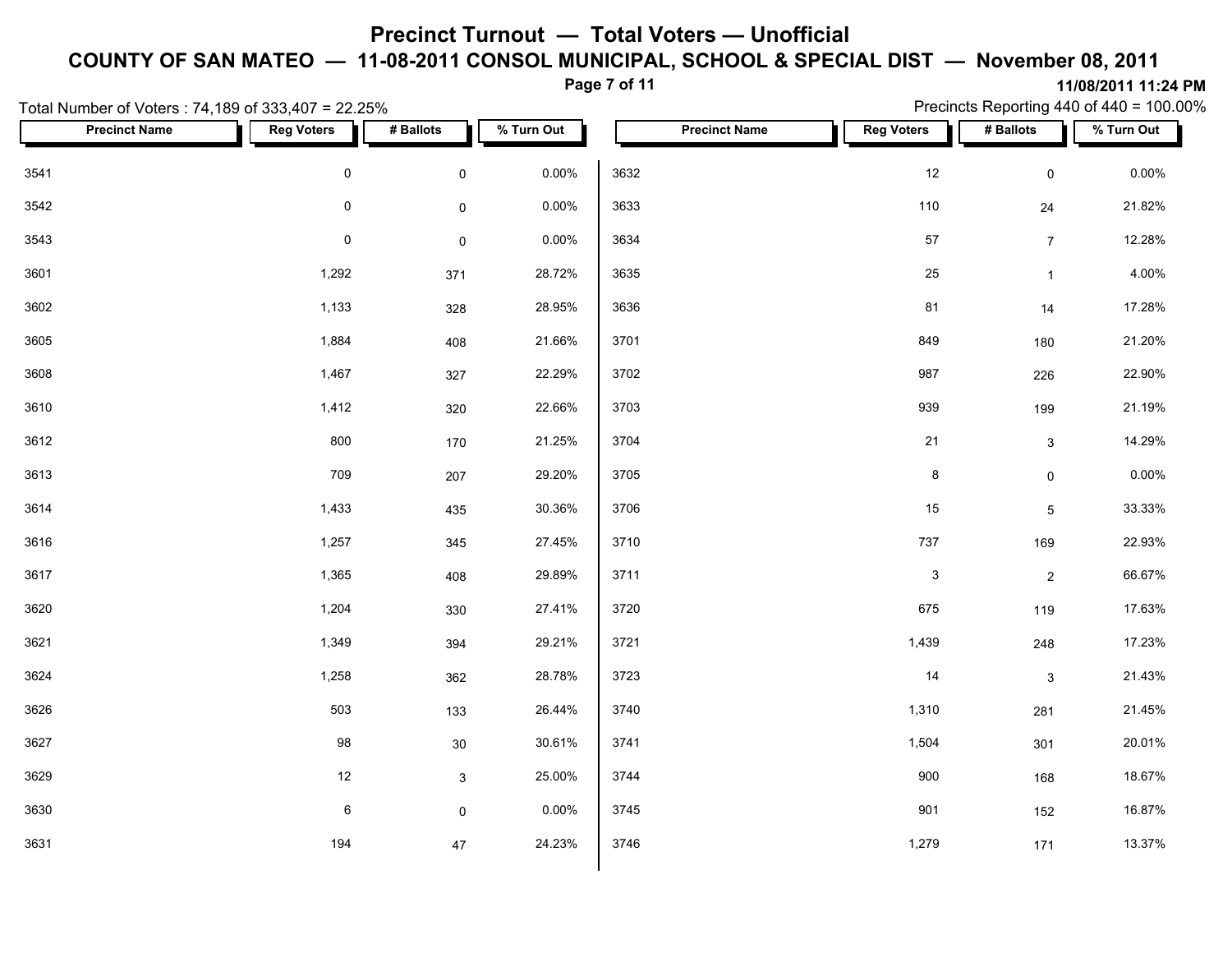### **Page 8 of 11**

Precincts Reporting 440 of 440 = 100.00%

|      | Total Number of Voters: 74,189 of 333,407 = 22.25% |                   |                     |            |      |                      |                   |                  | Precincts Reporting 440 of 440 = 100.00% |
|------|----------------------------------------------------|-------------------|---------------------|------------|------|----------------------|-------------------|------------------|------------------------------------------|
|      | <b>Precinct Name</b>                               | <b>Reg Voters</b> | # Ballots           | % Turn Out |      | <b>Precinct Name</b> | <b>Reg Voters</b> | # Ballots        | % Turn Out                               |
| 3801 |                                                    | 370               | 89                  | 24.05%     | 4403 |                      | 680               | 41               | 6.03%                                    |
| 3802 |                                                    | 1,530             | 395                 | 25.82%     | 4404 |                      | 1,103             | 96               | 8.70%                                    |
| 3803 |                                                    | 211               | 46                  | 21.80%     | 4406 |                      | 69                | 8                | 11.59%                                   |
| 3806 |                                                    | 747               | 156                 | 20.88%     | 4407 |                      | 491               | 83               | 16.90%                                   |
| 3807 |                                                    | 68                | 16                  | 23.53%     | 4408 |                      | 1,102             | 187              | 16.97%                                   |
| 3808 |                                                    | 522               | 97                  | 18.58%     | 4409 |                      | 1,463             | 281              | 19.21%                                   |
| 3811 |                                                    | 63                | 15                  | 23.81%     | 4413 |                      | 1,189             | 237              | 19.93%                                   |
| 3812 |                                                    | 188               | 43                  | 22.87%     | 4414 |                      | 469               | 69               | 14.71%                                   |
| 3901 |                                                    | 1,106             | 298                 | 26.94%     | 4415 |                      | 615               | 119              | 19.35%                                   |
| 3903 |                                                    | 916               | 242                 | 26.42%     | 4416 |                      | 585               | 113              | 19.32%                                   |
| 3905 |                                                    | 1,112             | 215                 | 19.33%     | 4417 |                      | 1,262             | 237              | 18.78%                                   |
| 4001 |                                                    | 1,073             | 118                 | 11.00%     | 4418 |                      | 1,144             | 148              | 12.94%                                   |
| 4003 |                                                    | 898               | $87\,$              | 9.69%      | 4421 |                      | 1,304             | 249              | 19.10%                                   |
| 4005 |                                                    | 1,091             | 113                 | 10.36%     | 4423 |                      | 1,245             | 243              | 19.52%                                   |
| 4006 |                                                    | 1,709             | 184                 | 10.77%     | 4425 |                      | 1,182             | 272              | 23.01%                                   |
| 4008 |                                                    | 1,406             | 151                 | 10.74%     | 4426 |                      | 1,303             | 348              | 26.71%                                   |
| 4010 |                                                    | 454               | 33                  | 7.27%      | 4429 |                      | 34                | $\bf{8}$         | 23.53%                                   |
| 4011 |                                                    | 660               | 72                  | 10.91%     | 4430 |                      | 69                | 14               | 20.29%                                   |
| 4013 |                                                    | $\pmb{0}$         | $\mathsf{O}\xspace$ | 0.00%      | 4431 |                      | 58                | $\boldsymbol{9}$ | 15.52%                                   |
| 4401 |                                                    | 740               | 179                 | 24.19%     | 4501 |                      | 607               | 54               | 8.90%                                    |
| 4402 |                                                    | 653               | 146                 | 22.36%     | 4502 |                      | 640               | 88               | 13.75%                                   |
|      |                                                    |                   |                     |            |      |                      |                   |                  |                                          |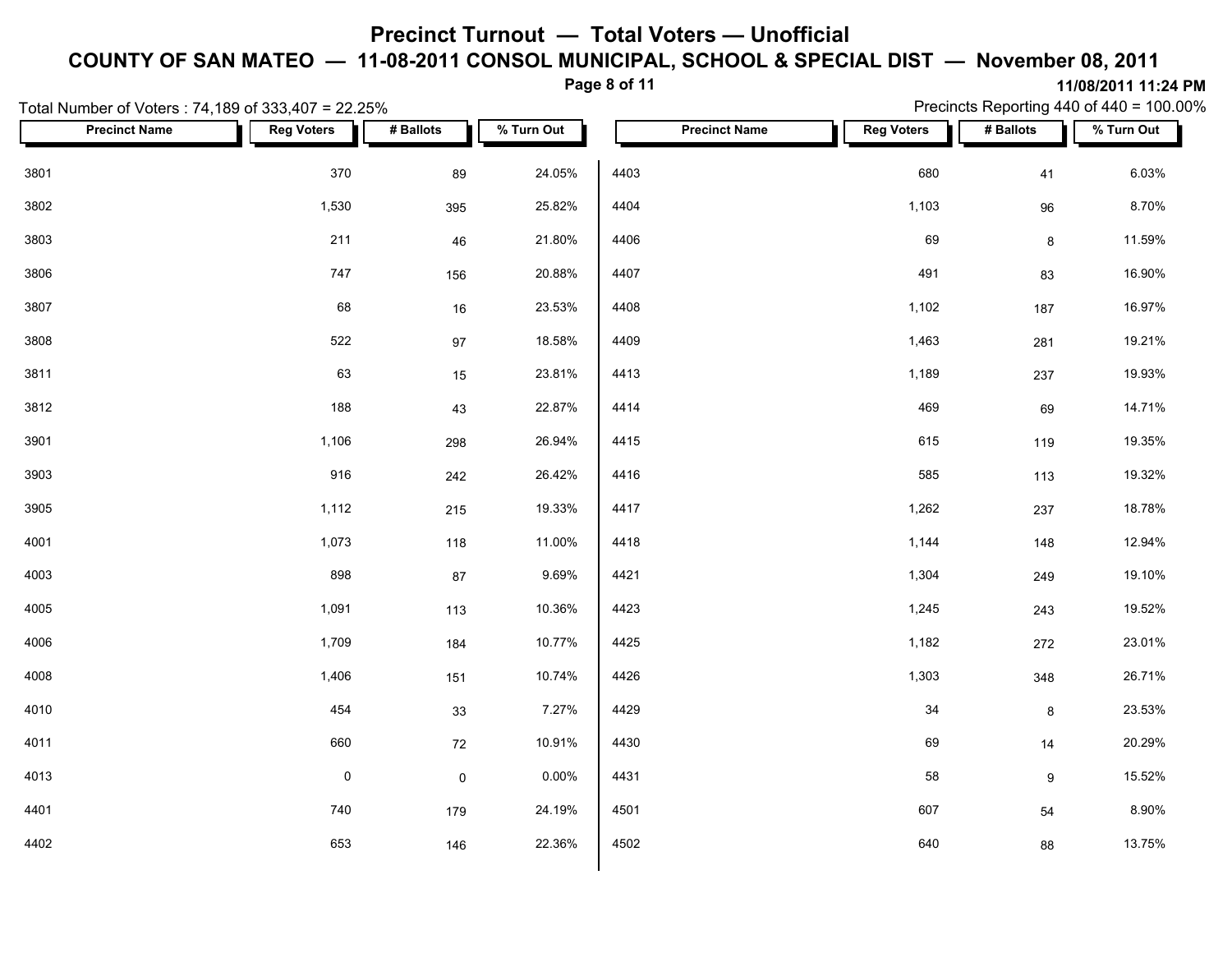**Page 9 of 11**

| Total Number of Voters: 74,189 of 333,407 = 22.25% |                   |           |            |      |                      |                   | Precincts Reporting 440 of 440 = 100.00% |            |  |
|----------------------------------------------------|-------------------|-----------|------------|------|----------------------|-------------------|------------------------------------------|------------|--|
| <b>Precinct Name</b>                               | <b>Reg Voters</b> | # Ballots | % Turn Out |      | <b>Precinct Name</b> | <b>Reg Voters</b> | # Ballots                                | % Turn Out |  |
| 4503                                               | 972               | 120       | 12.35%     | 4619 |                      | 631               | 78                                       | 12.36%     |  |
| 4505                                               | 957               | 114       | 11.91%     | 4620 |                      | 634               | 78                                       | 12.30%     |  |
| 4506                                               | 708               | 85        | 12.01%     | 4621 |                      | 759               | 135                                      | 17.79%     |  |
| 4507                                               | 109               | 23        | 21.10%     | 4622 |                      | 1,070             | 137                                      | 12.80%     |  |
| 4508                                               | 104               | 15        | 14.42%     | 4625 |                      | 692               | 112                                      | 16.18%     |  |
| 4601                                               | 789               | 123       | 15.59%     | 4626 |                      | 653               | 118                                      | 18.07%     |  |
| 4602                                               | 866               | 115       | 13.28%     | 4627 |                      | 1,415             | 277                                      | 19.58%     |  |
| 4603                                               | 438               | 76        | 17.35%     | 4629 |                      | 677               | 150                                      | 22.16%     |  |
| 4604                                               | 1,376             | 211       | 15.33%     | 4630 |                      | 714               | 146                                      | 20.45%     |  |
| 4606                                               | 717               | 118       | 16.46%     | 4631 |                      | 702               | 169                                      | 24.07%     |  |
| 4607                                               | 714               | 171       | 23.95%     | 4633 |                      | 2,037             | 522                                      | 25.63%     |  |
| 4608                                               | 814               | 146       | 17.94%     | 4634 |                      | 1,497             | 330                                      | 22.04%     |  |
| 4609                                               | 901               | 140       | 15.54%     | 4636 |                      | 209               | 57                                       | 27.27%     |  |
| 4611                                               | 806               | 185       | 22.95%     | 4637 |                      | 456               | 116                                      | 25.44%     |  |
| 4612                                               | 1,498             | 401       | 26.77%     | 4639 |                      | 740               | 178                                      | 24.05%     |  |
| 4613                                               | 525               | 116       | 22.10%     | 4650 |                      | 192               | 26                                       | 13.54%     |  |
| 4614                                               | 728               | 152       | 20.88%     | 4651 |                      | 59                | $\boldsymbol{9}$                         | 15.25%     |  |
| 4615                                               | 711               | 106       | 14.91%     | 4652 |                      | 111               | 15                                       | 13.51%     |  |
| 4616                                               | 1,332             | 263       | 19.74%     | 4701 |                      | 99                | $20\,$                                   | 20.20%     |  |
| 4617                                               | 614               | 116       | 18.89%     | 4702 |                      | 189               | 45                                       | 23.81%     |  |
| 4618                                               | 1,278             | 194       | 15.18%     | 4703 |                      | 120               | $19$                                     | 15.83%     |  |
|                                                    |                   |           |            |      |                      |                   |                                          |            |  |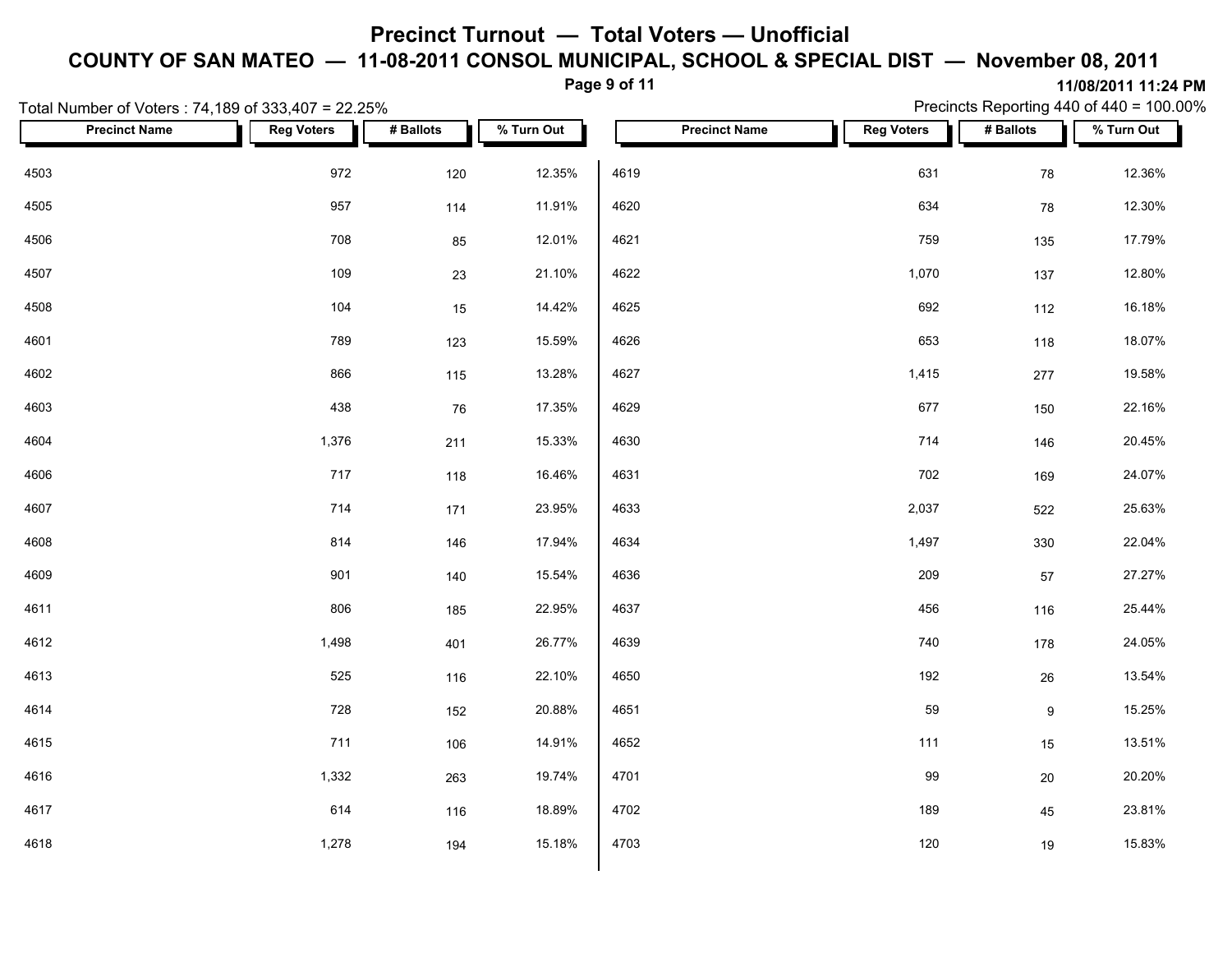**Page 10 of 11**

**11/08/2011 11:24 PM** Precincts Reporting 440 of 440 = 100.00%

|      | Total Number of Voters: 74,189 of 333,407 = 22.25% |                     |                     |            |      |                      |                   |           | Precincts Reporting 440 of 440 = 100.00% |
|------|----------------------------------------------------|---------------------|---------------------|------------|------|----------------------|-------------------|-----------|------------------------------------------|
|      | <b>Precinct Name</b>                               | <b>Reg Voters</b>   | # Ballots           | % Turn Out |      | <b>Precinct Name</b> | <b>Reg Voters</b> | # Ballots | % Turn Out                               |
| 4949 |                                                    | $\pmb{0}$           | $\mathsf{O}\xspace$ | 0.00%      | 5617 |                      | 1,410             | 226       | 16.03%                                   |
| 5001 |                                                    | 708                 | 281                 | 39.69%     | 5619 |                      | 490               | 141       | 28.78%                                   |
| 5002 |                                                    | 872                 | 298                 | 34.17%     | 5620 |                      | 1,258             | 304       | 24.17%                                   |
| 5003 |                                                    | 668                 | 146                 | 21.86%     | 5622 |                      | 567               | 149       | 26.28%                                   |
| 5101 |                                                    | 1,339               | 392                 | 29.28%     | 5623 |                      | 1,284             | 252       | 19.63%                                   |
| 5103 |                                                    | 972                 | 251                 | 25.82%     | 5624 |                      | 569               | 152       | 26.71%                                   |
| 5105 |                                                    | 34                  | $\,$ 5 $\,$         | 14.71%     | 5625 |                      | 713               | 112       | 15.71%                                   |
| 5201 |                                                    | 90                  | 22                  | 24.44%     | 5627 |                      | 796               | 152       | 19.10%                                   |
| 5202 |                                                    | $\mathsf{O}\xspace$ | $\mathsf 0$         | 0.00%      | 5628 |                      | 469               | 44        | 9.38%                                    |
| 5301 |                                                    | 635                 | 112                 | 17.64%     | 5629 |                      | 551               | 101       | 18.33%                                   |
| 5601 |                                                    | 917                 | 174                 | 18.97%     | 5631 |                      | 1,299             | 274       | 21.09%                                   |
| 5602 |                                                    | 894                 | 135                 | 15.10%     | 5633 |                      | 1,352             | 255       | 18.86%                                   |
| 5603 |                                                    | 484                 | 124                 | 25.62%     | 5635 |                      | 1,822             | 410       | 22.50%                                   |
| 5604 |                                                    | 1,068               | 211                 | 19.76%     | 5636 |                      | 681               | 138       | 20.26%                                   |
| 5605 |                                                    | 1,049               | 160                 | 15.25%     | 5639 |                      | 1,169             | 239       | 20.44%                                   |
| 5607 |                                                    | 809                 | 98                  | 12.11%     | 5641 |                      | 1,635             | 289       | 17.68%                                   |
| 5608 |                                                    | 702                 | 127                 | 18.09%     | 5644 |                      | 633               | 100       | 15.80%                                   |
| 5609 |                                                    | 1,531               | 213                 | 13.91%     | 5645 |                      | 610               | 107       | 17.54%                                   |
| 5611 |                                                    | 1,423               | 233                 | 16.37%     | 5646 |                      | 684               | 131       | 19.15%                                   |
| 5612 |                                                    | 1,447               | 246                 | 17.00%     | 5647 |                      | 740               | 141       | 19.05%                                   |
| 5615 |                                                    | 1,755               | 297                 | 16.92%     | 5648 |                      | 1,489             | 267       | 17.93%                                   |
|      |                                                    |                     |                     |            |      |                      |                   |           |                                          |